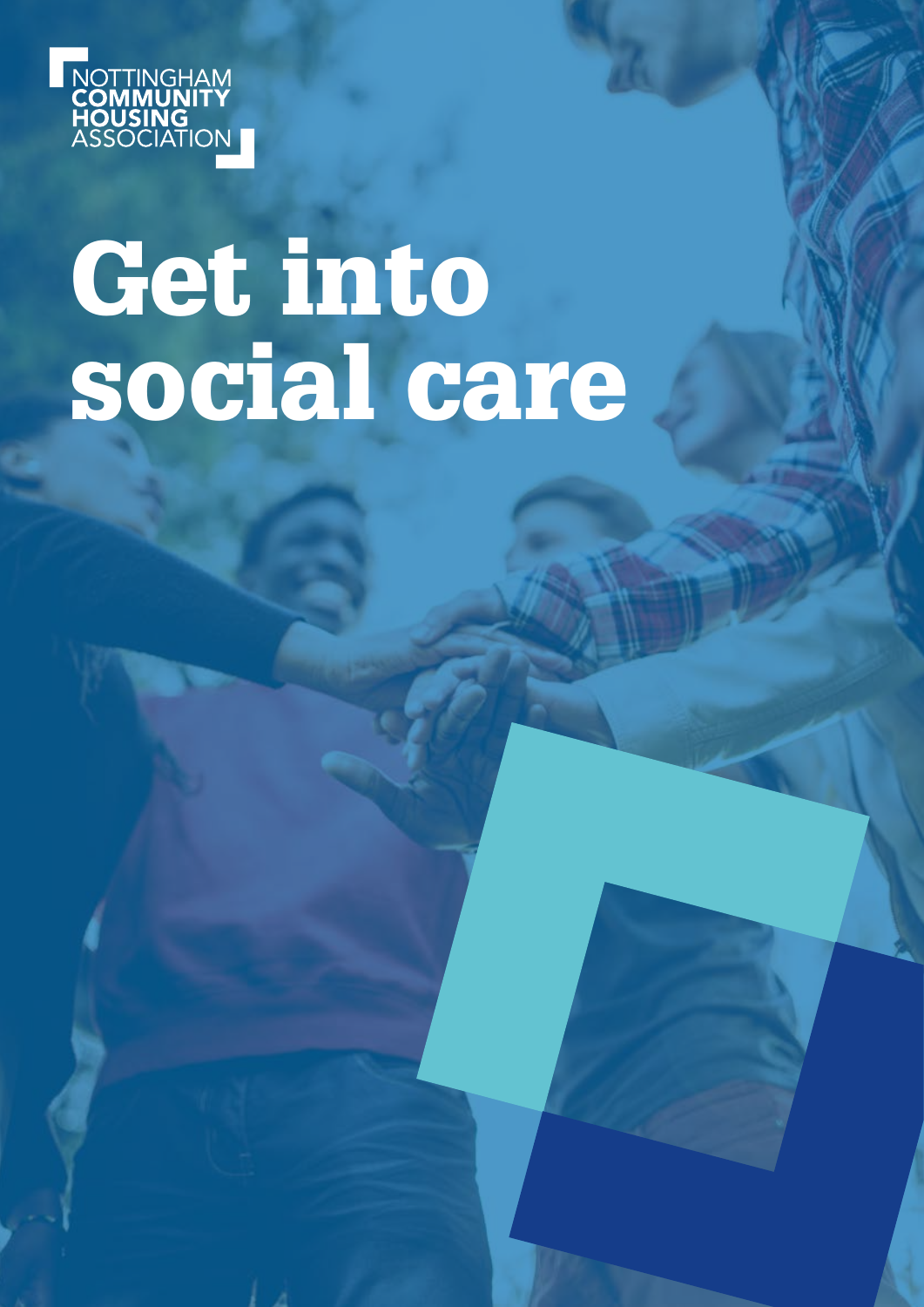## Who we are We care

We're Nottingham Community Housing Association, known to many as NCHA. We offer housing and care and support services across the East Midlands.

#### Key things to know about us:

- We've been around since **1973**
- Over **1,200** people work for us
- We own and manage over **10,000 homes**
- We house more than **20,000 people**
- We work in **Nottinghamshire, Derbyshire, Lincolnshire, Leicestershire, Northampton and Rutland.**

#### Our values

Our values are CLEAR.

We're proud of what they represent and they influence everything we do at NCHA.

Caring We care about what we do and the way we do it.

## Learning

We learn, improve and change to deliver great services.

### Enthusiastic

We are engaged and motivated to make a difference.

## Accountable

We are answerable for what we do and don't do.

## Resilient

R

We are ready to respond to opportunities and challenges.

#### We offer support packages to people in their homes, in the community and people in our 60+ supported living homes.

#### Our work covers:

- Autism and Asperger's
- Domestic abuse
- Homelessness
- Learning disabilities
- Mental health
- Older people
- Physical disabilities
- Young people.

You've all been fantastic throughout the pandemic and supported us. You've made us feel safe, nothing was too much trouble.

Resident, Short-term homelessness service



#### Why we do it

The support we offer changes people's lives and the lives of their friends and family too. People have great things to say about our social care teams...

In 2020/21 we provided over one million hours of care and support to vulnerable adults. What we do makes a difference to so many people's lives.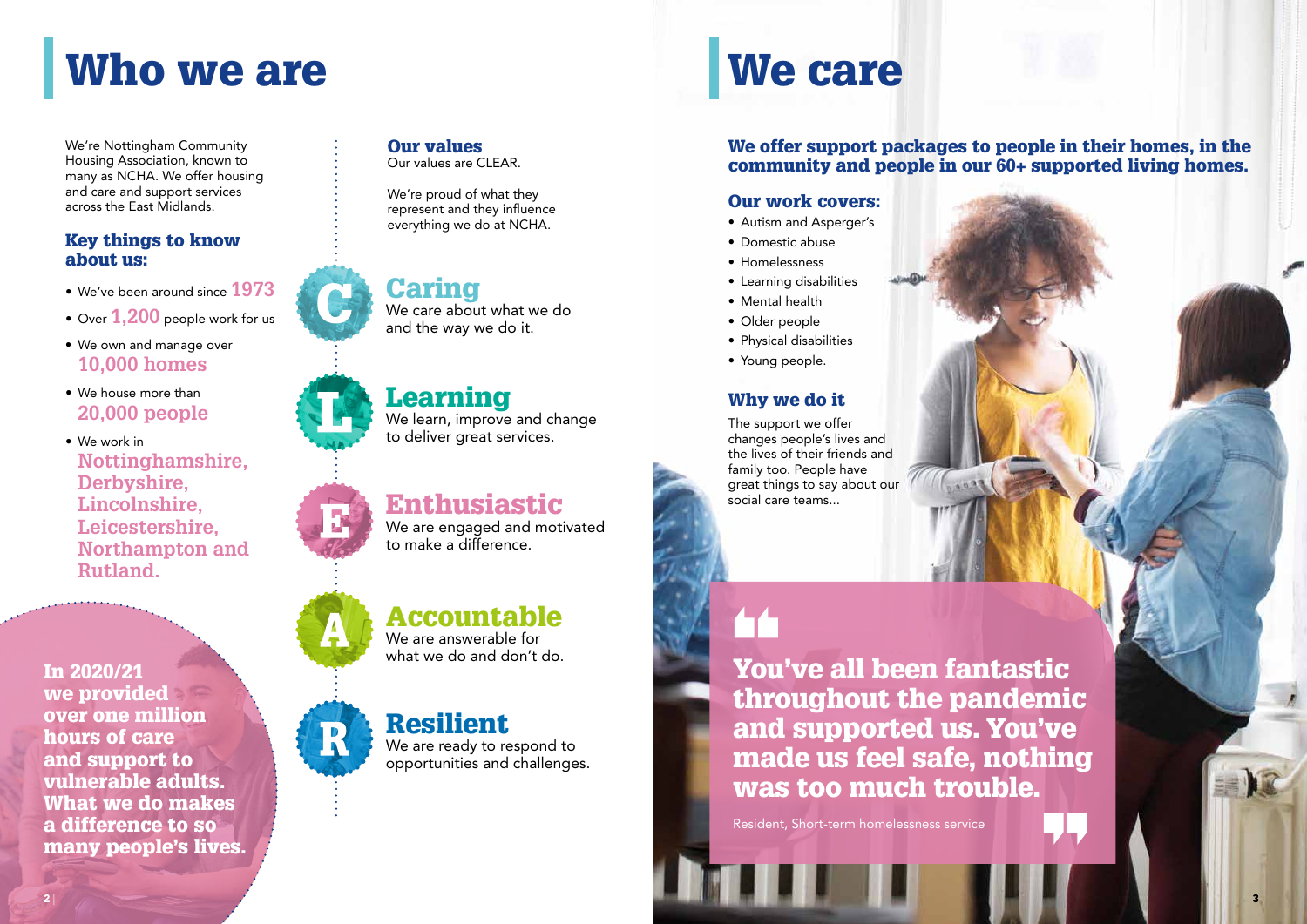## Why work for us



#### Need a moment to relax or an eye test?

Our wellbeing plan helps you to cover the cost of regular check-ups and special extras, like hot stone massages!

We look after our colleagues and their wellbeing is important to us. Without the dedication of our people we can't deliver great social care services.

#### Working with us gets you:

- **• A workplace pension**
- **• 36.5 days annual leave**
- **• Flexible working hours**
- **• Free healthcare cash plan**
- **• Increasing salary increments**
- **• Free on the job training and qualifications**
- **• Access to cycle to work and discounted bus pass schemes.**

If you're looking for somewhere that values its colleagues you've come to the right place.

. . . . . . . . . . . . . . . . . . .

Find out more about how we reward our colleagues.

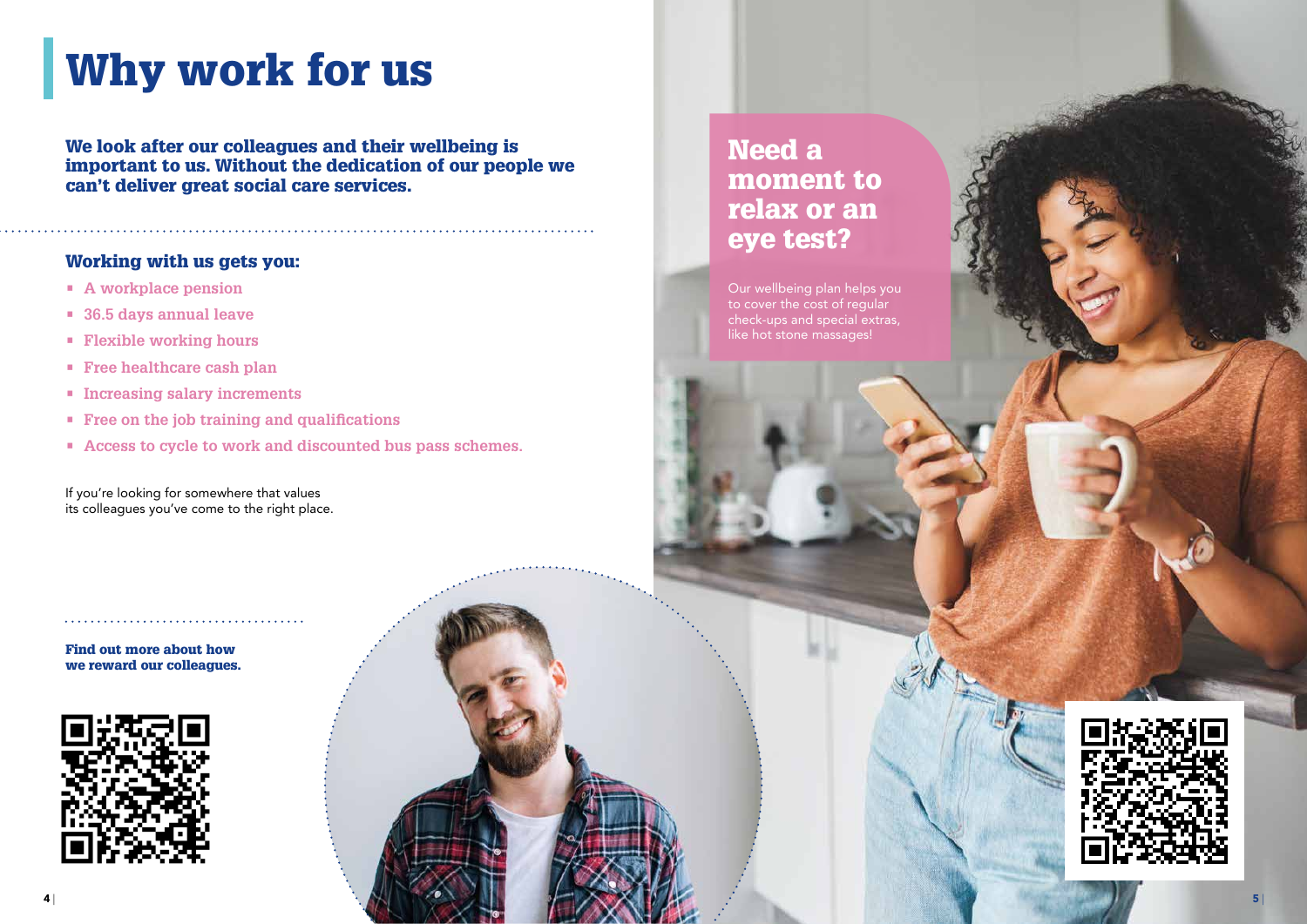# Our people

Our colleagues are our most valuable resource and we strive to create a positive working life at NCHA. We provide a real chance to grow with opportunities for learning and development.

**Jess shares her journey to becoming Assistant Manager at the young person's service that once supported her:**

"Back in 2012 I found myself in need of the services that NCHA provide. I'd just left school and due to a family breakdown was in need of supported accommodation. Whilst getting help I saw the amazing work that support workers were doing and thought 'wow I want to do that one day.' While building up my life skills and learning to manage a tenancy by myself, at 17 I secured an apprenticeship with NCHA to work in a young person's supported housing service. After completing the apprenticeship and moving on in my personal life, I remained with NCHA doing various admin roles.

"Realising I craved the environment of working hands-on with the young people NCHA supports, I applied for a support worker role at Branching Out Newark. I was successful and I threw myself into learning new skills, training and working with young people. It was a poignant stage in my working life as only a few years earlier I was on the receiving end of the support I was now providing. Without the encouragement and motivation from my manager, I wouldn't have been achieving what I wanted to at the time. Funnily enough, she was the manager of the service when I was a customer, so to have her on this journey has been incredible.

"I stayed as a support worker for many years, building up the knowledge and confidence to push myself further and work in different areas of social care. In April 2021, an opportunity came up for an assistant manager at Branching Out Retford, working closely with my old manager and the service I enjoyed working at. I got the job, and now I'm back in the midst of NCHA continuing my career.

"I had no experience of managing a team, but I already had a knowledge of the service, NCHA's CLEAR values and the needs of the young people. An advantage of being a support worker is you can see how quality management can impact the service as a whole, and without observing the work that my manager did, I wouldn't be able to do the role I am in today. I feel confident, settled and have a great team around me that I now manage. With the relevant training, leadership and guidance I'm confident that I will flourish in my role as Assistant Manager."

Hear more from our colleagues.





# Just remember – anything is possible! Jessica Fell, Assistant Manager,

Branching Out Retford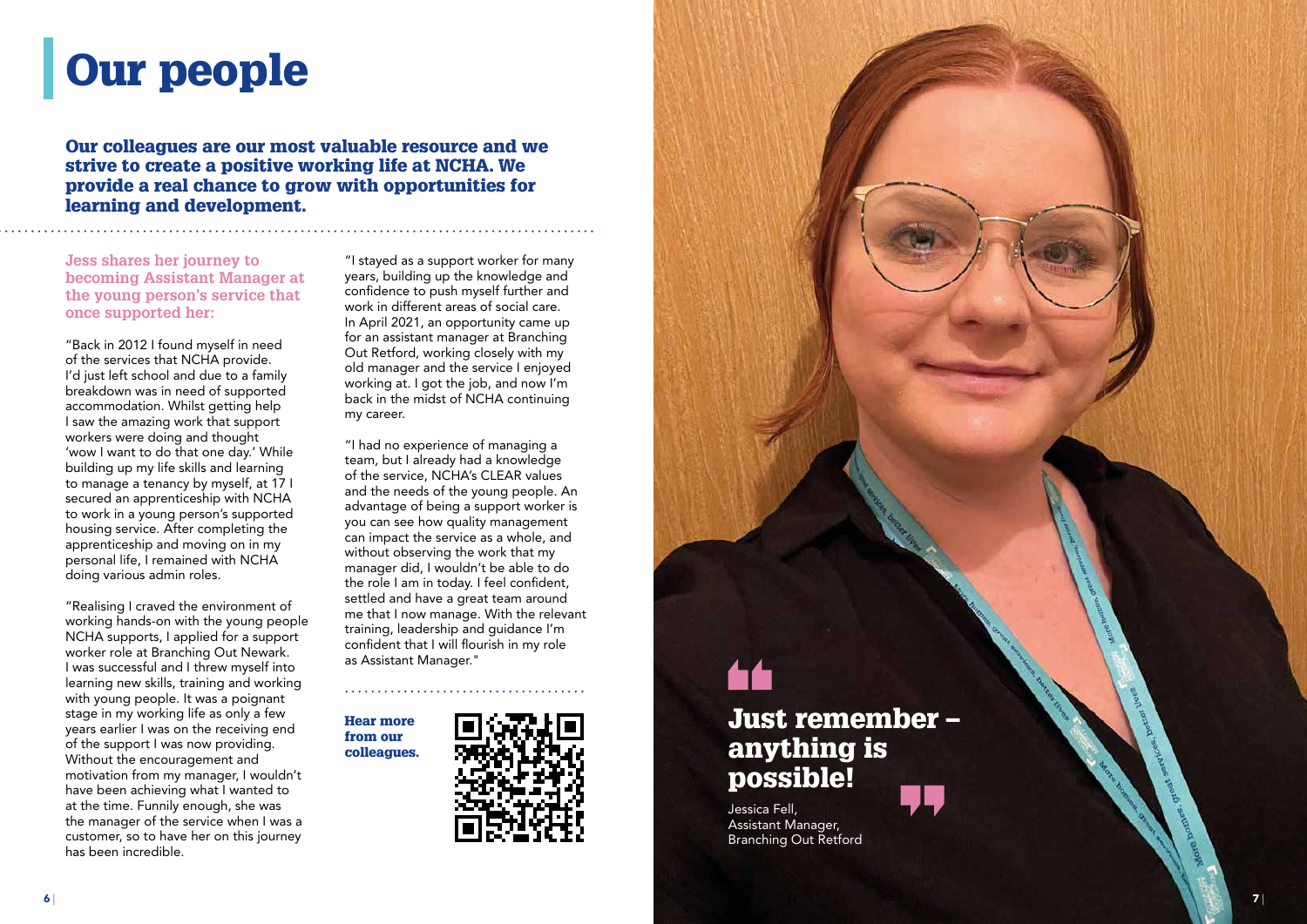"I am treated with respect and we make a difference to people's lives."

Sam,

Homelessness Prevention

Service Manager



people and make them feel happy."

Enoch, Support Worker





making a change."

Lee, Assistant Rota Coordinator



I've been working for NCHA coming up to three years. I've completed an NVQ Level 3 in Adult Social Care and I'm currently waiting to do a Level 4. Whilst working at NCHA I've been able to build myself up in what I want to do. I feel valued – NCHA are always checking in to make sure we're ok.

Aiesha, Support Worker

I like meeting people from all sorts of backgrounds and helping them to find safe and secure housing. I feel like I'm giving something back and being part of my community. I thought I'd be here for two years, 12 years on I'm still here.

Carla, Support Worker



"Working in care is an incredibly rewarding experience and a great privilege to be able to help people live their lives."

Mark, Support Worker

## What our colleagues say about working in social care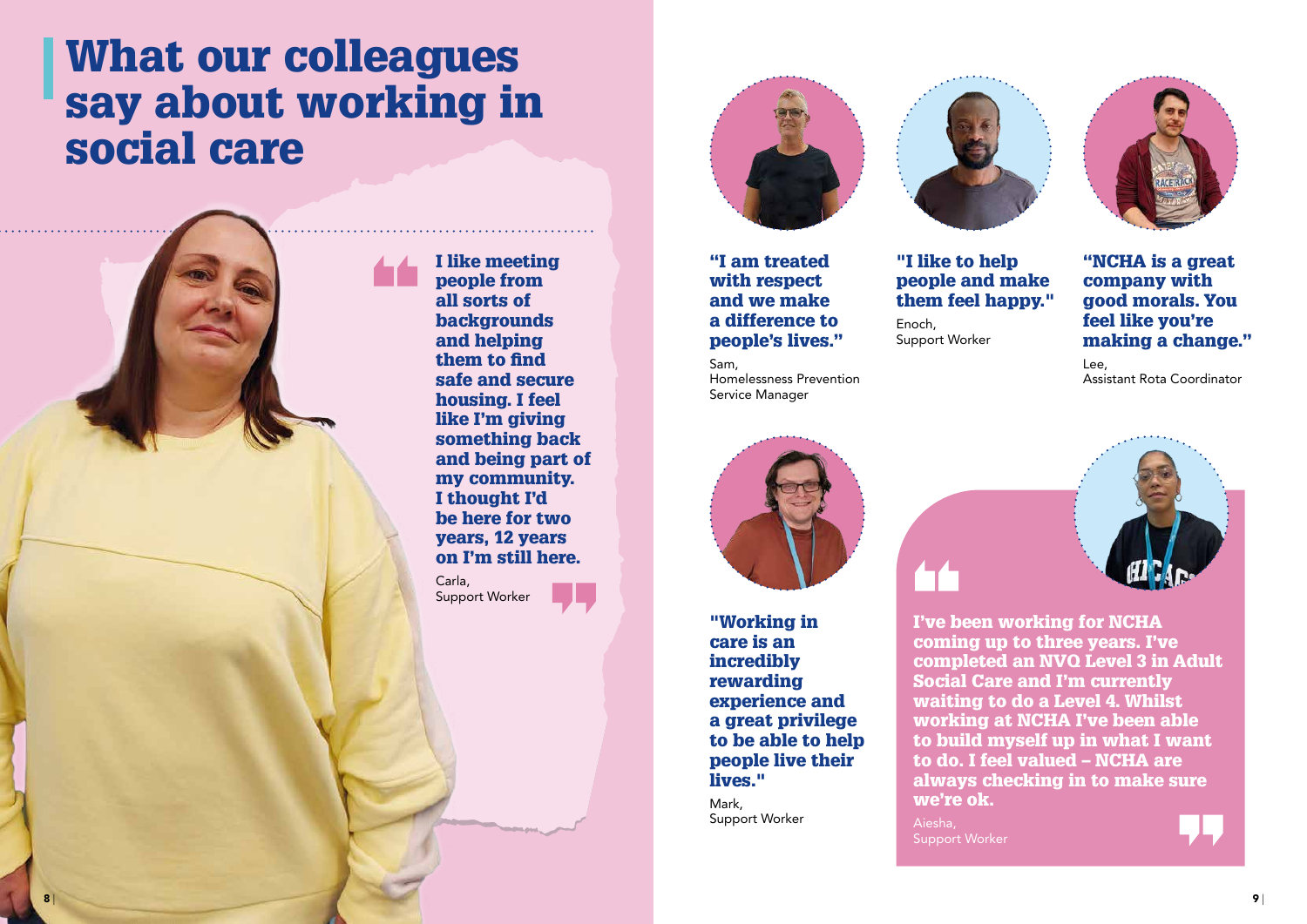# Opportunities for you



There are many ways for you to gain experience in social care with NCHA. From paid roles to work experience, you'll get the support you need to develop.

#### Jobs with career development

We have job vacancies for support workers, which can provide you with a way to start your career and earn while you learn. This includes, full-time, parttime and zero hour contracts, which allow you to work more flexibly.

We're looking for people with the right values. It's not about your experience, it's about how you bring your personality to the role.

We offer apprenticeships in housing, social care, building trades and business administration.

We provide an extensive training programme in health and social care and the opportunity to complete a qualification relevant to your job.

#### Apprenticeships

We work in partnership with the National Apprenticeship Service and local colleges to offer tailor-made opportunities across our organisation.



For details on our vacancies and apprenticeships visit www.ncha.org.uk/jobs



We also provide work experience opportunities for school pupils and college/university students. To find out more about these opportunities email or call us on the details below.

#### Volunteering and work experience

Volunteering or doing work experience at one of our services is a great way to get a feel for social care.

#### We support volunteers with:

- Training and induction
- Support and supervision
- Reimbursing necessary expenses
- Giving references for future work.

#### Our core training programme for volunteers includes:

- Equality, diversity and inclusion
- Confidentiality and data protection
- Safeguarding
- Health and safety
- 



• Professional boundaries.

volunteering@ncha.org.uk 0345 650 1205